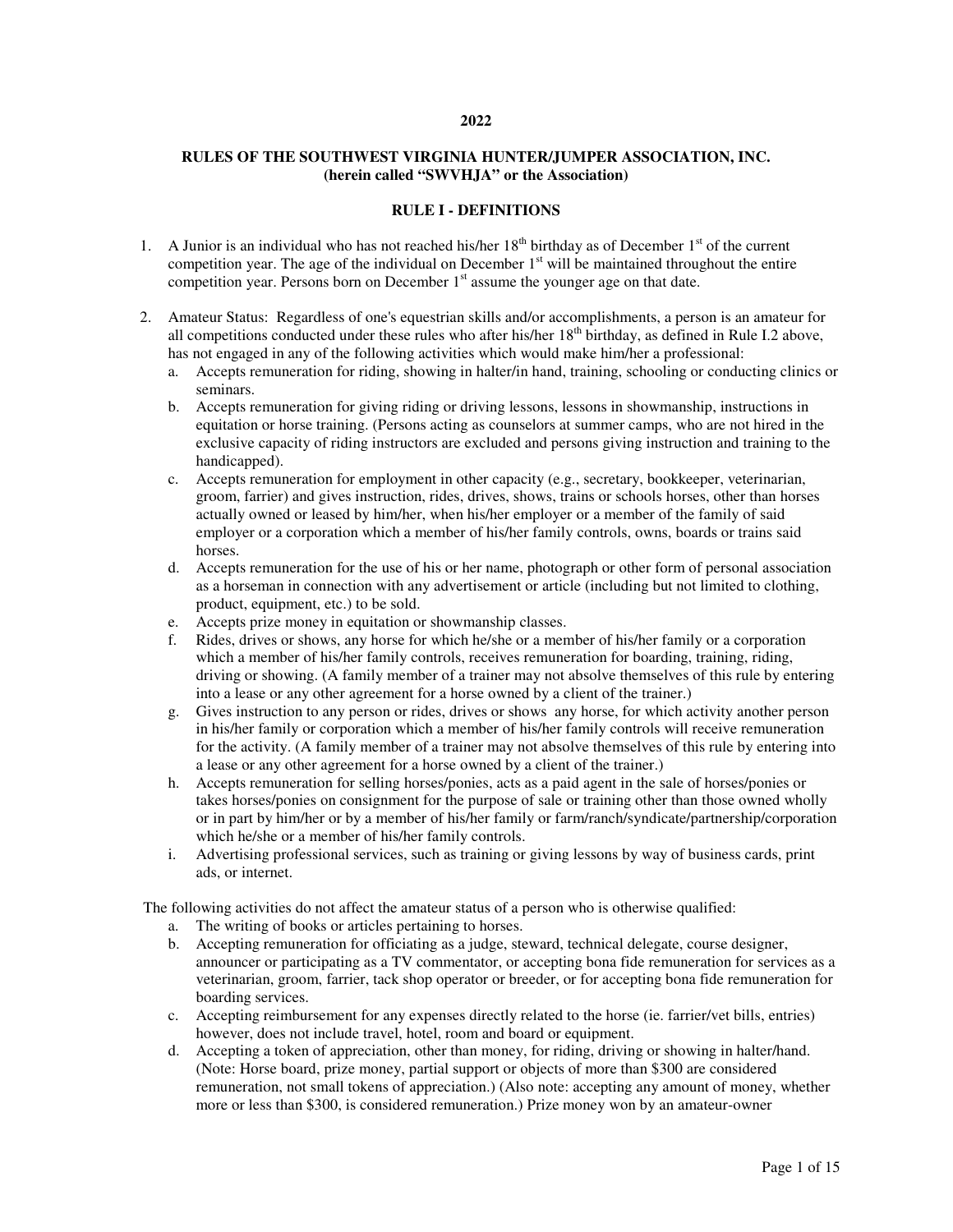rider/driver/handler in any class (other than equitation or showmanship) is not considered remuneration.

- e. Having the occupation of veterinarian, groom, farrier or owning a tack shop or breeding or boarding stable in itself, does not affect the amateur status of a person who is otherwise qualified.
- f. Any person who is serving an internship for college credit through his/her respective, accredited college program, and who has never held professional status, can accept reimbursement for expenses without profit.

If a person violates or does not comply with the above, he/she will not be eligible to compete in amateur classes and will not be entitled to an award in such classes and will be deemed guilty of a violation in the event he/she does compete.

In the event a person is found to be a professional as a result of a protest or charge made in connection with a competition, all awards won by such person in amateur classes at such competition and subsequent competitions shall be forfeited and returned to the competition and the person shall be subject to further disciplinary action.

The trainer may be subject to disciplinary action if an exhibitor who shows as an amateur is protested, and that protest is sustained, and it is determined that the trainer had knowledge of their professional activities.

- 3. Competition Staff includes and refers to the following persons: Secretary, Gate Attendants, Veterinarian, Course Designers, Timekeepers, Farriers, Announcers, Ringmasters, and other persons engaged directly by the competition.
- 4. Competition Officials includes and refers to the following persons: Directors, Officers, Chairman of the Show Committee, Manager, Judges, and Stewards.
- 5. For the purpose of evaluating date applications, this Association will consider Competition Management to be the party or parties financially responsible for the competition (i.e., the entity, person or persons who will retain or disburse any profits, and who will be responsible for the competition's debts and bear any losses).
- 6. For the purposes of these rules, the Competition Year is defined as starting December  $1<sup>st</sup>$  and ending November 30.

## **RULE II – MEMBERSHIP CHAPTER 1. INDIVIDUAL MEMBERSHIPS**

1. Life Members

Individuals may become Life Members upon a single payment of the then current Life Member subscription fees published by the Association. Life members shall have all the rights and privileges of Individual Members, but shall be exempt from annual dues. Life members shall have all the rights and privileges of Individual Members, but shall be exempt from annual dues.

2. Senior Members

Senior Members are those individual members who are 18 years of age or older as of December 1st of the current competition year. Their annual dues are per the current schedule published by the Association. Membership includes any SWVHJA publications that are made available.

3. Collegiate Members

Collegiate Members are those individual members who are at least 17 years of age but not older than 22 years of age as of December 1st of the current competition year. This membership category is specifically for those students who are undergraduate students in colleges or universities who want to belong to the association while they are at school. This membership offers a one-time fee payment, per the current schedule published by the Association, that is good for the four years a student is in school or until the end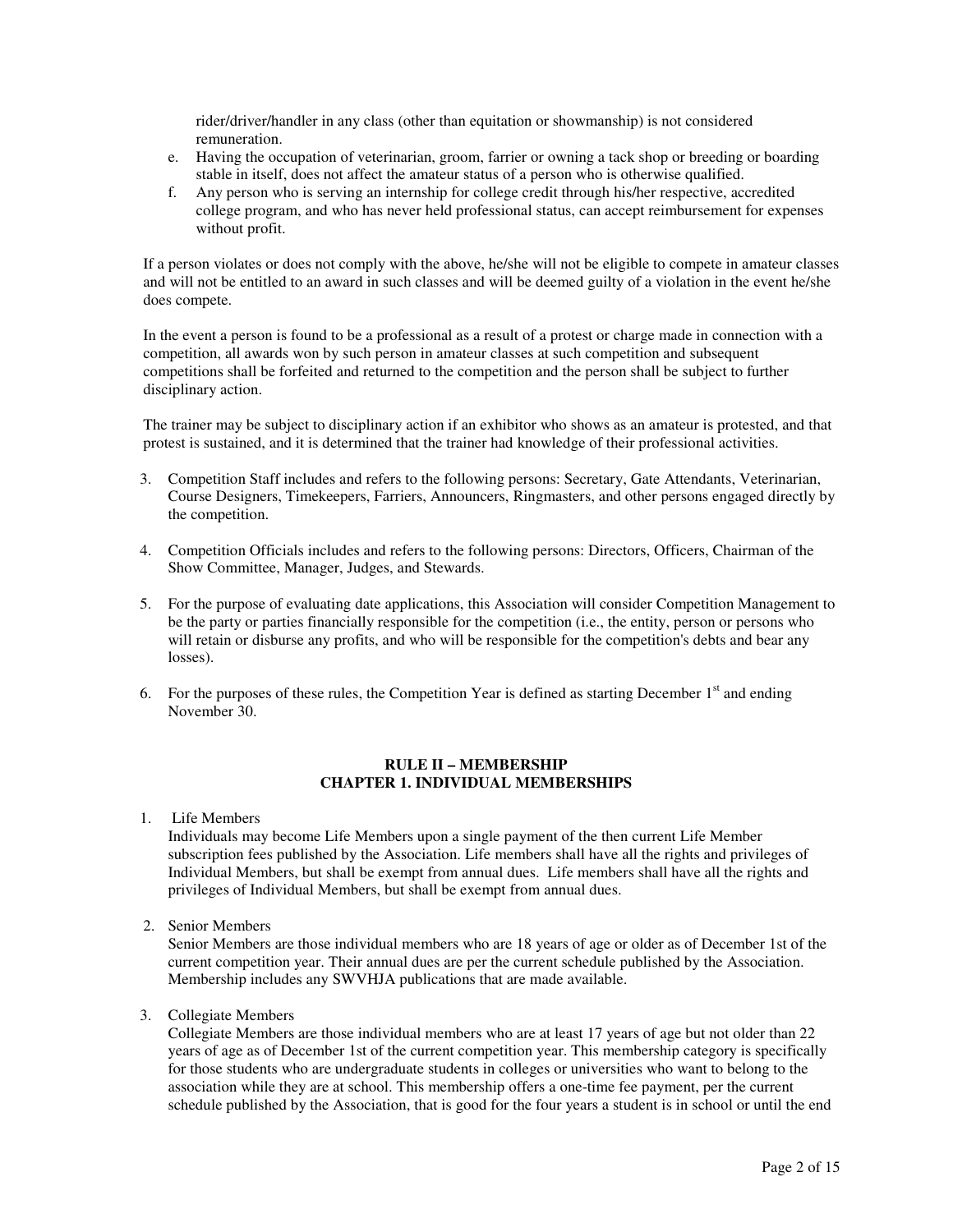of the competition of their  $22<sup>nd</sup>$  year.. This membership is non-refundable. This membership is a nonvoting membership.

4. Junior Members

Junior Members are those individual members who have not reached their 18th birthday as of December 1 of the current competition year. Their annual dues are per the current schedule published by the Association. Membership includes any SWVHJA publications that are made available. Persons born on December  $1<sup>st</sup>$  assume the younger age on that date.

## **RULE II – MEMBERSHIP CHAPTER 2. COMPETITIONS MEMBERSHIPS**

### 1. GENERAL

- a. Applications for competition dates of SWVHJA Recognized competitions must be made on the form provided by the Association. The form must be signed by an officer of the Recognized competition requesting the date, and a check covering the application fee(s) must be included. Upon approval of the date, the application fee becomes non refundable. Recognition of the dates should be considered a privilege not a right and all entities are expected to uphold the mission statement and rules of the Association. The Association reserves the right to sanction a competition up to and including the denial of date requests for failure to maintain these expectations.
- b. A SWVHJA Recognized division cannot be added or substituted once the prize list has been published.
- c. Only five (5) SWVHJA recognized dates per show year will be awarded to any one financially responsible agent, excluding USEF recognized shows.

#### 2. PROCEDURES

- a. The comparable dates of established recognized competitions will not be awarded to other competitions in subsequent years within the distances set forth below provided that applications for dates in the following competition year are received in the association's office by October 15.
- b. If two or more applications for the same date(s) are made by new competitions only the application first received will be approved, provided all other requirements for recognition are met.
- c. Thirty days must elapse between the date of application and the actual holding of a competition. If possible, 45 days notice should be given when canceling a show.
- d. The Association shall withhold the allotment of a date to a recognized competition which has indebtedness recognized by this Association.
- e. While traditional dates will be honored (provided that all applications are completed and filed correctly), only one horse show will be recognized on a given date **excluding USEF recognized shows.**
- f. In order to secure a date on the calendar, the Manager and/or a representative of the show must attend the Show Manager's meeting and the Annual membership meeting both of which take place the day of the awards banquet. Non-compliance with this rule will result in a minimum \$100 fine for each show date, and the possibility of the show dates being forfeited by the non-attending show manager, including all application fees previously submitted. These dates will be then open for application by the normal process.
- g. Show dates are awarded to the horse show as an entity comprising the show, the management, and the location. No one element may take claim to the date separately. If a special situation arises that might warrant a change in an approved show (date, location, or management) a request must be submitted to the Executive Secretary for review and approval by the Board.
- h. In the event of extenuating circumstances that would merit a change to the show date or location (e.g. outbreaks of disease, unsafe conditions due to unusual weather, other *unusual* facility /show management problems, etc.), the Association must be notified immediately. The Association will work with the show to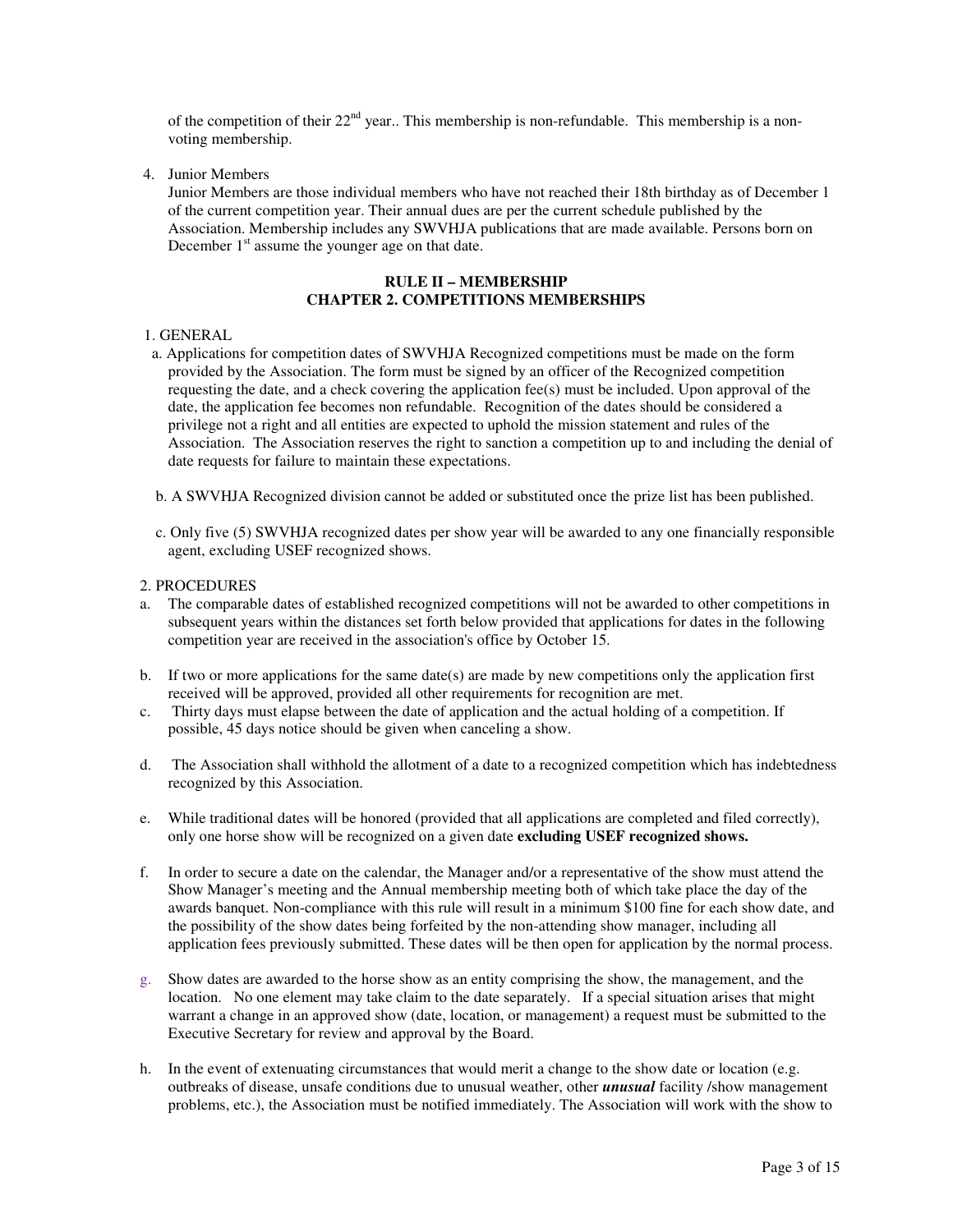attempt to find a reasonable resolution, but cannot guarantee that each request will be granted. This provision is intended to allow for changes, which in the opinion of the Board, would best serve the needs and safety of the membership.

i. Only shows within the state of Virginia or shows residing in a border town will be granted recognition.

## **RULE III - CONDUCT OF RECOGNIZED COMPETITIONS CHAPTER 1. GENERAL**

- 1. Each Recognized competition must have a current copy of the Association Rule Book available for reference at all times during the competition. In cases in which a rule is not delineated in the SWVHJA rulebook, USEF rules will apply.
- 2. Management must enforce all rules of the Association from the time entries are admitted to the competition grounds until their departure.
- 3. Any recognized competition which issues its prize list before December 1st and begins its show after December 1st is governed by the rules as in effect on December 1st of that year.
- 4. In SWVHJA recognized competitions that are also USEF/USHJA recognized, USEF rules take precedence. A current copy of the USEF rule book should be accessible by the horse show office.
- 5. At a SWVHJA recognized competition, the judge's decision is final.
- 6. Length of Competition a competition may not hold classes more than 14 hours out of any 24 hour period from the start of the first class to the finish of the last class, including intermissions. Warm up sessions, judged or unjudged, are included except sessions held at the beginning of the day where no fee is charged. No classes may be started after midnight.
- 7. Animal welfare in keeping with the most current USEF rules (see current USEF rules for a complete listing of prohibited acts), the following acts are prohibited:
	- a. Riding an exhausted horse
	- b. Excessive pressuring of a tired horse
	- c. Riding or lunging an obviously lame horse

Special consideration must be paid to those horses who share multiple riders at one horse show, so as not to create a circumstance as described above.

- 8. At the discretion of horse show management, post entries to recognized hunter and jumper divisions may/may not be allowed after the division has begun. Post entries will NOT be allowed in Medal classes after the start of the class.
- 9. Classic requirements for all show management offering Hunter Classics, double points will be awarded to exhibitors providing the following requirements are met:
	- 1. \$150 in prize money must be offered the second course must consist of a minimum of 10 fences
	- 2. there are 10 or more entries in the class
- 10. Six (6) ribbons must be awarded in each recognized class. Championship and Reserve Championship ribbons must be awarded in each recognized division, with the exception of Jumper divisions.
- 11. It is recommended that the Show Committee encourage back-to-back rounds and to enforce the USEF gate rule.
- 12. Interruption of Procedure No Championship can be awarded in any division unless two out of the three scheduled classes in that division have been placed. If a competition is in progress and must be stopped due to storm, loss of daylight, or other emergency, the Show Committee will decide whether to recommence, cancel, or combine classes.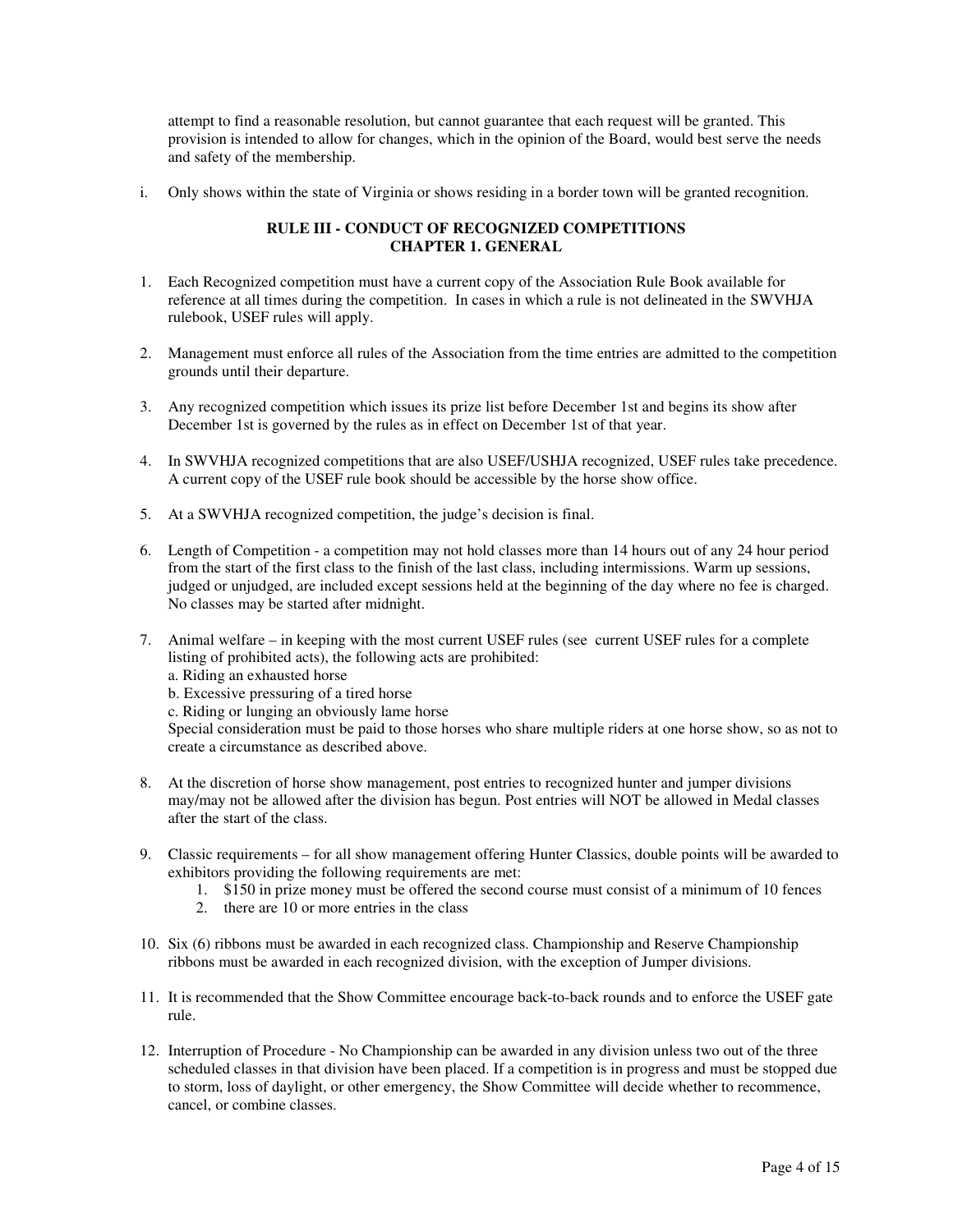- 13. Competition Management must provide a sufficient area for schooling horses. A separate schooling area is recommended for each ring. Adequate lighting must be provided in schooling areas used after dark. Schooling areas must have a minimum of two jumps. Three jumps are recommended; a trotting fence, a vertical and an oxer. Ground lines should accompany each jump. Schooling areas for jumpers must contain painted rails. Schooling areas should be located away from in gates and parking areas.
- 14. To maintain safe schooling sessions in show rings before and during the competition, management may choose to allow only groups of 10 horses in a show ring at the same time for 5 minutes per group. This policy, if it is to be used, must be stated in the prize list and monitored by Gate Attendants.
- 15. All riders riding in Hunter, Jumper, and Hunter Seat Equitation sections, while riding anywhere on the competition grounds, must wear properly fitting protective headgear which meets or exceeds ASTM (American Society for Testing and Materials)/SEI (Safety Equipment Institute) standards for equestrian use and carries the SEI tag. Harness must be secured and properly fitted. Any rider violating this rule at any time must immediately be prohibited from further riding until such headgear is properly in place.
- 16. Horses may not be exhibited in the competition ring or schooled in the designated warm up areas after the official hour of sunset unless lighting is provided that assures full and complete visibility.
- 17. All recognized shows must have an EMT, or qualified emergency medical personnel, present during all sessions of the horse show. It is strongly encouraged that the EMT be present during schooling sessions.
- 18. All recognized shows should have a farrier on call.
- 18. Splitting of divisions or classes
	- a. Any division with thirty-one (31) or more entries at the beginning of the first class must be divided equally into two sections.
	- b. Prize money must be doubled whenever a division is divided.
	- c. As an option to dividing classes by every other number, all entries may be judged as a single class and awarded prizes as follows:

| Horse's<br>Placing | Prize Awarded | Horse's<br>Placing | Prize Awarded |
|--------------------|---------------|--------------------|---------------|
|                    |               |                    |               |
|                    |               |                    |               |
|                    |               |                    |               |
|                    |               |                    |               |
|                    |               |                    |               |
|                    |               |                    |               |

In reckoning Championship points, the top eight horses that receive the most points in a split division in the Over Fences Classes are awarded points for the Under Saddle Class.

The Championship in a split division is awarded as follows:

Horses with most points - Champion Section A

- Horse with second highest points Champion Section B
- Horse with third highest points Res. Champion Section A

Horse with fourth highest points - Res. Champion Section B

19. Championships

The Champion and Reserve Champion titles are awarded to the top two of the four horses which acquire the most points over fences. Only those four horses will be awarded under saddle points toward the Championship. All under saddle points, however, will count toward the SWVHJA Year End High Score awards. In case of a tie score, the Championship/Reserve is awarded to the horse that accumulated the most points over fences. If the horses are still tied, they may hack to break the tie or flip a coin.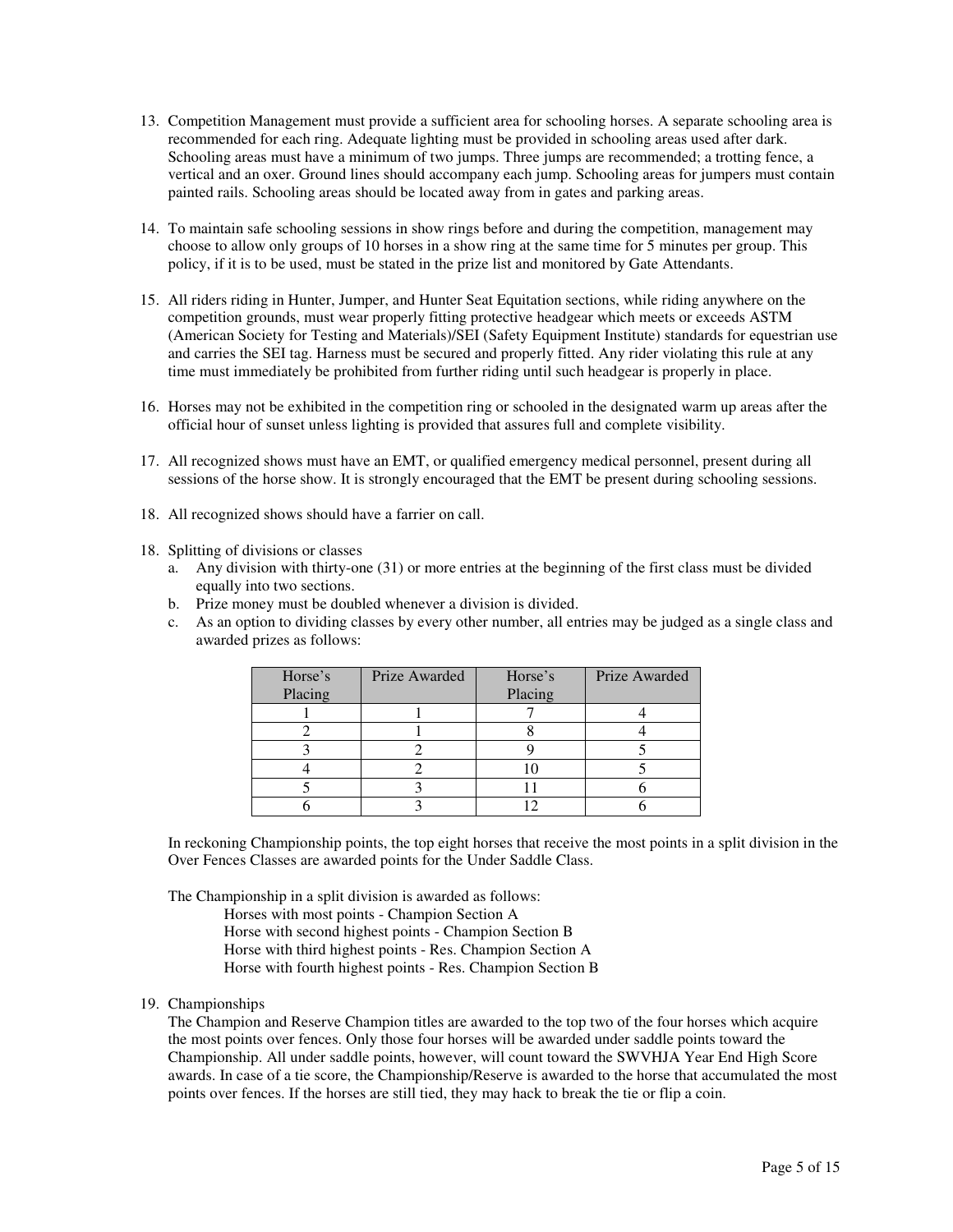### **RULE III - CONDUCT OF RECOGNIZED COMPETITIONS CHAPTER 2. COMPETITION OFFICIALS & DUTIES**

### 1. BOARD OF DIRECTORS

It is the duty of the Board of Directors of the recognized competition, or their Show committee, to enforce all the rules of the Association from the time entries are admitted to the competition grounds until their departure.

### 2. MANAGER

An individual acting in the capacity of Show Manager is required to be Individual Senior Member of SWVHJA unless the competition is also recognized by USEF and/or VHSA. A thorough knowledge of the rules of the Association is one of the requisites of a person serving as a show manager. A manager can not serve as judge of his own competition. A member of a manager's family cannot officiate as judge at said manager's competition.

### 3. COURSE DESIGNER

The Hunter and/or Jumper course designer, or his designated representative, must be present at all sessions of a competition and be available to report to the judge at any time that the course is ready in all respects. The Hunter course designer is responsible for the correctness of the course and must give consideration to any suggestions made by the judge. The Jumper course designer is responsible for laying out the course, building the obstacles and for the measurement of the course. COPIES OF THE COURSES MUST BE GIVEN TO THE JUDGES.

#### 4. COMPETITION SECRETARY

An individual(s) who processes entries or performs such other duties as assigned by the Board of Directors, the Show Committee, and/or Manager.

### 5. COMPETITION OFFICIALS

Competition Officials includes and refers to the following persons: Directors, Officers, Chairman of the Show Committee, Manager, Judges, and Stewards.

### 6. COMPETITION STAFF

Competition Staff includes and refers to the following persons: Secretary, Gate Attendants, Veterinarian, Course Designers, Timekeepers, Farriers, Announcers, Ringmasters, and other persons engaged directly by the competition.

## **RULE III - CONDUCT OF RECOGNIZED COMPETITIONS CHAPTER 3. DUTIES OF MANAGEMENT**

#### 1. GENERAL

- a. Apply annually to the Association for dates for the competition. Uphold the mission statement and rules of the Association. Show management is required to make every effort to correct problems which may arise during the course of a recognized competition or be subject to review and/or discipline pursuant to Rule II, Chapter 2. Competition Memberships.
- b. Show manager must confirm with prospective judge that they are not judging more than three (3) other SWVHJA recognized shows in the calendar year (excluding jumper judges). Extenuating circumstances will be addressed by the Board.
- c. Competitions are required to hold three (3) SWVHJA Recognized divisions. If a 3' hunter division is offered, both the Adult and Hunter Seat Medals as well as the Children's and Adult Hunter divisions must be offered. The Pony Medal must be offered if the Pony Hunter division is offered. EXCEPTION 1: If a show does not offer a division with fences 3' or higher, the show is not required to offer the SWVHJA Junior and Adult Medal classes. EXCEPTION 2: One (1) ring A shows are not required to hold the Medal classes to keep their recognition.
- d. Management is strongly encouraged, for one day shows, to group all Medals and Equitation on the Flat classes as closely together as possible to facilitate combining those classes if necessary.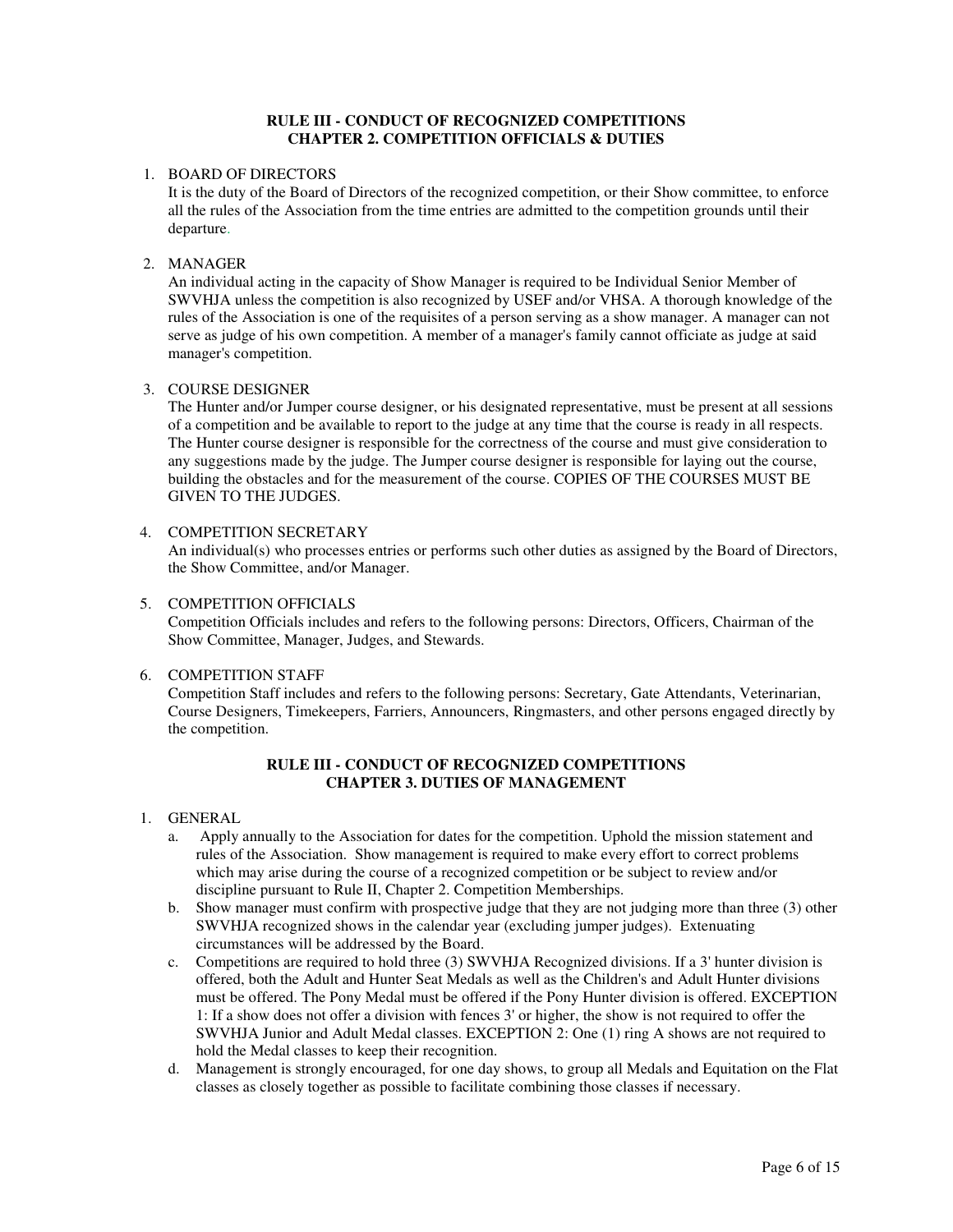- e. The prize list for competitions must be printed and/or available online to exhibitors at least fourteen (14) days prior to the competition.
- f. At the Association's request, furnish entry blanks, judge's cards, class sheets, or any other documents within the time requested by the Association. These records must be kept on the competition grounds during all sessions of the competition and be retained for 1 year.
- g. Be responsible for the construction of courses.
- h. Provide a secretary's office with adequate personnel and proper communication between secretary, announcer, in-gate, each ring, and stable.
- i. Provide proper schooling areas.
- j. Permit any owner or trainer stabled on grounds of a competition to haul in hay or grain for his own use and, with management's permission, use any farrier or veterinarian of his choice.
- k. If management accepts unpaid entries, it does so at its own risk and the Association will not be responsible for the collection of fees.
- l. A back number for each competitor must be provided.
- m. Ensure that no entry will compete until or unless the exhibitor or his agent and trainer has signed an entry blank.
- n. A Recognized competition is not limited to classes listed in the Rules. If a special class is offered which is not included in the Rules, the prize list must furnish detailed specifications.
- o. Prevent manual poling with unauthorized poles or the abuse of a horse anywhere on the grounds.

### 2. PRIZE LISTS

- a. A copy of the prize list should be received by the SWVHJA office at least fourteen (14) days prior to the competition.
- b. It is recommended that Show Management mail prize lists to all SWVHJA members. Otherwise, they should make sure prize lists are thoroughly distributed throughout the membership region. Tack stores, other horse shows are good means for wide distribution.
- c. It is recommended that Show Management make the prize list available online.
- 3. RESULTS
	- a. Each competition must forward full results, postmarked within 10 days of the competition, indicating the winners, the names of all horses and owners and all corrections, changes and additions to the prize list. This material is needed in order that winnings of exhibitors may be included in the Association's permanent records.
	- b. The secretary of a competition must, within 10 days of the competition, send to the Association names of all ribbon winners and number of entries in the SWVHJA Medal classes.
	- c. Competitions offering Medal, Junior and Adult Equitation on the Flat classes must make a complete report, including the number of competitors in each class, to the Association in order that SWVHJA memberships can be checked and credit given winners.
	- d. Class lists may not be used as results forms; only ribbon winners names should appear on results forms.

#### 4. FACILITIES

- a. Convenient and ample water facilities must be provided.
- b. Adequate and sanitary toilet facilities must be provided.
- c. Food and drinking water must be provided on grounds.
- 5. STABLING
	- a. Stalls provided must be of sturdy construction, in good condition, and safe for horses and ponies. The recommended minimum dimensions for box stalls are 9' wide by 9' deep by 7' high, or comparable square footage. It is essential that the covering over the stalls is weatherproof.
	- b. At competitions which offer overnight stabling, adequate lighting in the stabling area must be provided.
	- c. At competitions which offer overnight stabling, adequate drinking water for the horses must be provided within a reasonable distance of the stabling.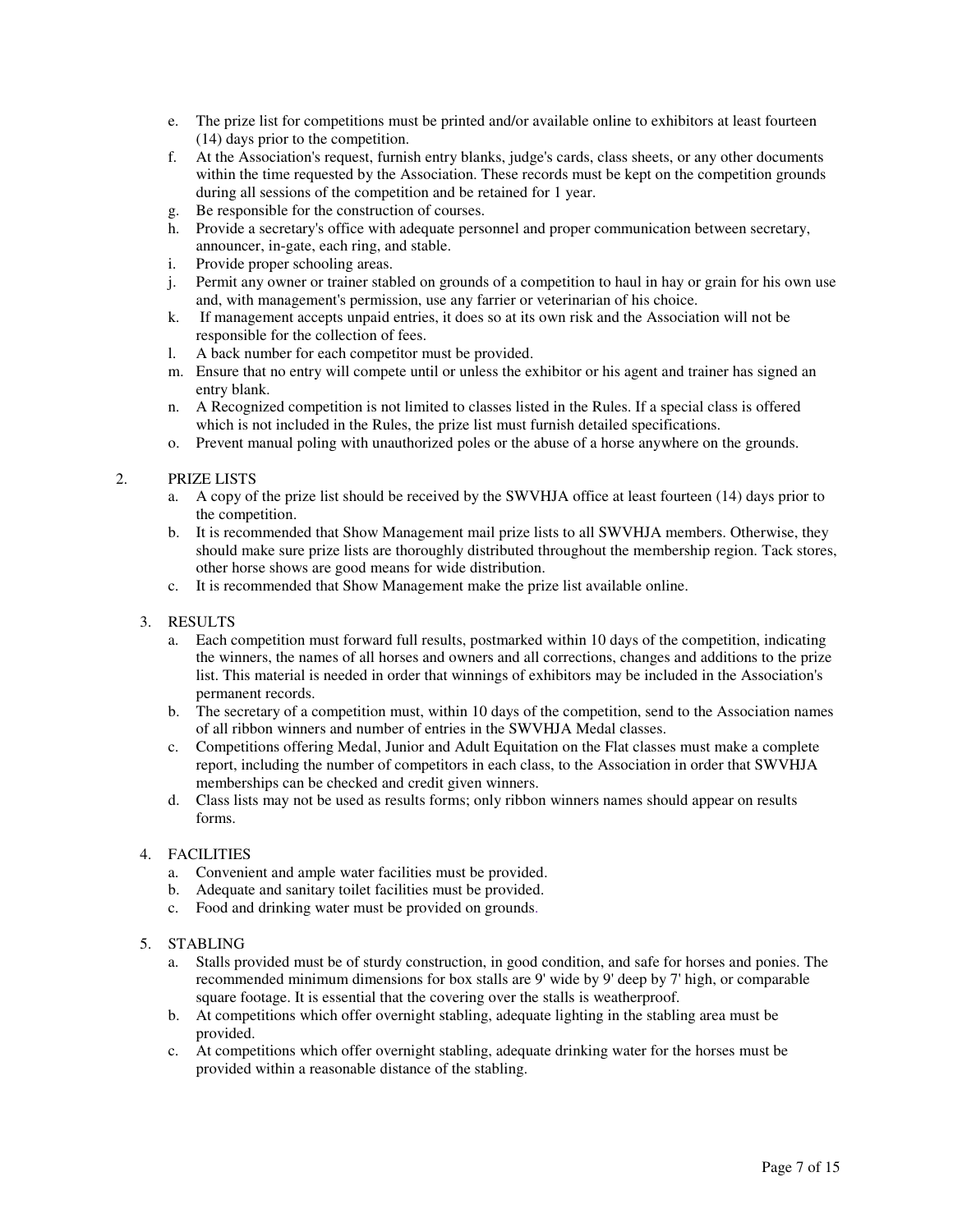### **RULE III - CONDUCT OF RECOGNIZED COMPETITIONS CHAPTER 4. PRIZE LIST**

### 1. REQUIREMENTS

- a. There must be a statement as to being recognized by SWVHJA. All classes offered at Recognized competitions for which specifications appear in the Rule Book must be governed by current specifications, to the end that uniformity will prevail in the competition and in the adjudication. To cover any omission the prize list SHOULD contain the following statement in a prominent position: "EVERY CLASS OFFERED HEREIN WHICH IS COVERED BY THE RULES AND SPECIFICATIONS OF THE CURRENT SWVHJA RULE BOOK WILL BE CONDUCTED AND JUDGED IN ACCORDANCE THEREWITH."
- b. The exact date and location of competition must be listed.
- c. Entry blanks must contain a waiver to be signed by each exhibitor or his agent or trainer.
- d. Names of the officiating judges should, if possible, be listed.
- e. Manager's name and contact phone number must be listed.
- f. The name of the Hunter and Jumper Course Designer(s), or responsible person(s), should, if possible, be listed.
- g. There must be a statement as to entry fees, prizes offered in each class, any applicable administrative fees, and stabling fees.
- h. A map and/or directions to the competition grounds must be included.
- i. A statement as to type of stabling and whether stall doors will be provided must be included.
- j. For shows providing overnight stabling, the name and phone number of a local veterinarian must be stated in the prize list and posted during the show.
- k. If SWVHJA Medal classes are offered, specifications for these must be included in the prize list. Please note that all participants in Medal classes must be current members of the Association.
- l. There must be a timetable of classes by sessions. Show Managers are encouraged to design a class schedule to fill the needs of all potential exhibitors, keeping in mind the region from which they are drawing.

#### 2. CHANGES IN PRIZE LIST

If the prize list must be changed after it has been distributed to potential exhibitors the following procedures must be followed:

- a. If errors are discovered prior to the competition, notify potential exhibitors in writing and/or when they arrive at the competition.
- b. Recognized classes may not be added to the time schedule once the prize list has been published.

# **RULE IV – INFRACTIONS / PROTESTS / PENALTIES**

#### 1. INFRACTIONS

a. Competitions

The Association may assess fines and/or penalties for the following horse show management related infractions and/or others not noted below:

- 1. Failure to abide by the mission statement and rules of the Association.
- 2. Unsafe or hazardous conditions on the show grounds.
- 3. Unsafe or hazardous jump materials or construction in the show and/or schooling arenas/areas.
- 4. Improperly maintained or unsafe footing.
- 5. Improperly posted course diagrams or lack therof
- 6. Use of incorrect SWVHJA division specifications in horse show prize list or at a recognized show.
- 7. Failure to correct any SWVHJA division specifications infractions prior to the beginning of a class.
- 8. Failure to send a copy of the prize list to the office at least two weeks prior to the horse show.
- 9. Failure to return results to the office no later than ten days following the horse show.
- 10. Failure to properly apply for correct dates. This includes late forms, improperly filled out forms, omission of payment, and other application infractions.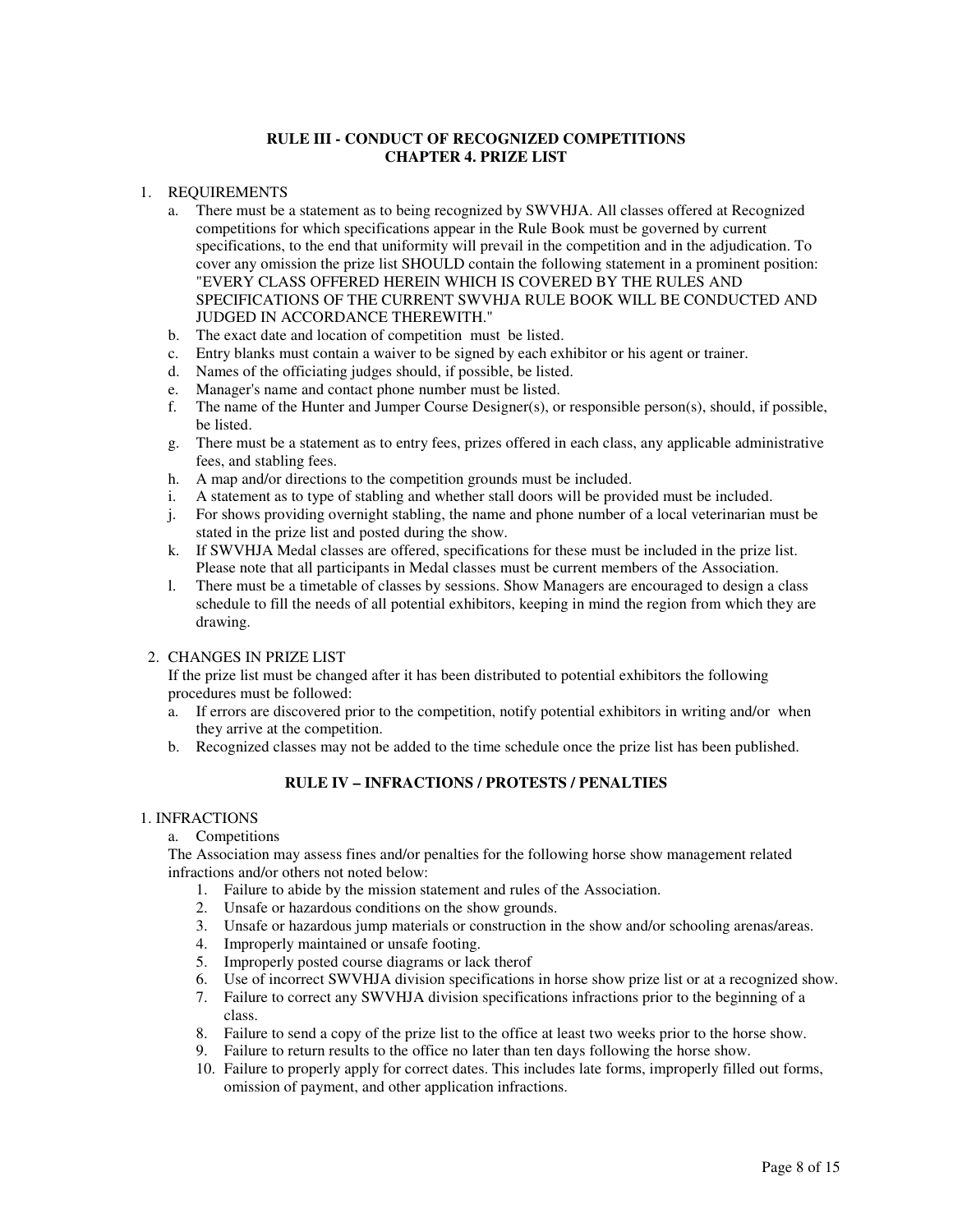## b. Exhibitors

The Association may assess fines and/or penalties for the following exhibitor related infractions and/or other infractions not noted below:

- 1. Entering a horse in a class for which it is not eligible.
- 2. Entering a medal class without membership dues paid prior to the class.
- 3. Entering a rider in a class for which they are not eligible.
- 4. Improper conduct occurring at a SWVHJA recognized horse show or other SWVHJA sponsored event.

Infractions which occur at a SWVHJA recognized horse show must be reported within ten (10) days of the violation for the board to have authority to assess penalties.

The Board will determine the fine and/or penalty on the horse show management, exhibitor, or other entity who has violated the rules.

The Board will notify the horse show management, exhibitor, or other entity who has violated the rules, within four (4) weeks of the violation about the fines and/or penalties imposed.

#### 2. PROTESTS

Any member can file a protest with the Board accompanied by a non-refundable \$100 fee as per the process outlined in Article IX, Section 3 of the By-Laws.

#### 3. PENALTIES

Penalties imposed by the Board may include fines, suspensions, and/or other penalties as deemed appropriate for specific infractions, as follows but not limited to:

- a. Warning with suggestions for improvement.
- b. Second warning, as above, and a fine of at least \$150.
- c. Suspension or loss of date recognition.

## **RULE V - HUNTER DIVISION**

### 1. GENERAL

- a. For a Hunter division at a one-day show to count fully, a minimum of three (3) entries must enter and compete in all classes of the division. Three (3) entries must complete the first over fences class of the division. That is, if there are eliminations in subsequent classes of the division, the other exhibitors will not be penalized.
- b. At a recognized competition where a division is held over two days, if there are less than three exhibitors the second day, year-end high score award points will still apply to all classes in the division.
- c. To be judged on performance, manners, and way of going.
- d. Martingales of any type are prohibited in under saddle classes.
- e. Boots and bandages are prohibited. In the case of inclement weather, show management may permit the use of bell boots only.
- f. No one may enter the under saddle portions of a recognized hunter division that has not competed in at least one over fences class.

## 2. COURSES

- a. Fences shall simulate obstacles found in the hunt field, such as a natural post and rail, brush, stone wall, board fence or gate, coop, aiken, oxer, etc. A hunter course should include a combination and at least one change of direction. Fences may vary 2" over or under the required class heights.
- b. In a hunter class over fences, distances between fences should be set on 12' multiples where conditions (i.e. ring size, footing, location of out gate, terrain, etc.) and fence height allow. The suggested distance for an in-and-out when used in a ring is 24' to 26' and on an outside course 26' to 28'.
- c. In hunter classes under saddle, fences should not obstruct the safe conduct of the class.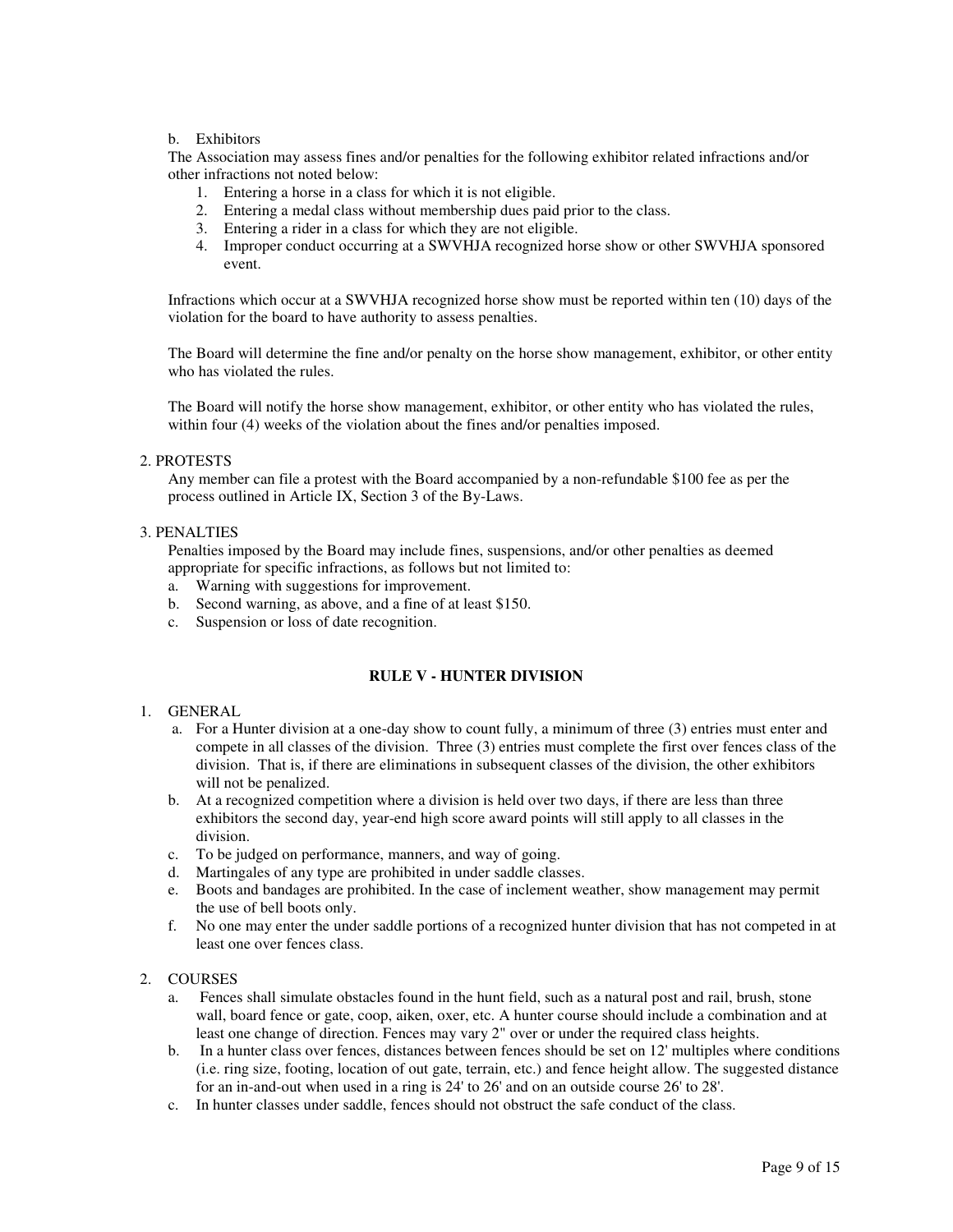- d. Every course must have at least seven (7) obstacles of which 30% must be oxers.
- e. 50% or more of the obstacles must be at least the required height and none may be more than 2" over or under. (Exception: first obstacle or a brush obstacle)
- f. In classes where SWVHJA course requirements have not been met and the violation has not been observed and corrected prior to the first competitor's performance, the class must be completed without altering the course. If it is a dangerous situation, the issue must be corrected and the exhibitor(s) be given the option of re-riding the course.
- g. Two different courses are required in all SWVHJA recognized divisions.
- h. Courses must be posted at least a half (1/2) hour before scheduled time of class. The diagram of the course must show the obstacles which must be taken in the order indicated by numbers. An arrow is used on the diagram to indicate the direction in which each obstacle is to be taken. THE DISTANCES BETWEEN RELATED FENCES MUST BE NOTED ON THE POSTED COURSE DIAGRAM IF LESS THAN ninety (90) feet. In-and-Outs in hunter courses are numbered consecutively not (a) and (b).
- i. If the area of the courtesy circle is to be restricted by a mandatory line, the line must be indicated on the diagram. This policy must be announced before the start of the class.
- j. Striped rails and square oxers are prohibited in hunter courses.
- k. All obstacles must be at least 10' wide (preferably 12' wide) or have wings at least 30" that are at least 12" higher than the obstacle.
- l. The back element of an oxer must be 3" higher than the front element. A ground line (i.e., pole, brush, flower box, straw bales) is required for all obstacles
- m. An in and out may never be used at the start of a course. The distance may be altered during a class requiring different fence heights.

## **RULE VI - PONY HUNTER DIVISION**

#### 1. GENERAL

- a. Recognized Pony divisions, including Pony Medal, are open to any age junior regardless of the size of the pony.
- b. For a Pony Hunter Division to count fully, a minimum of 3 entries per class must complete the course in at least two (2) over fences and one (1) under saddle class.
- c. At a recognized competition where a division is held over two days, if there are less than three exhibitors the second day, year-end high score award points will still apply to all classes in the division.
- d. No one may enter the under saddle portion of a recognized pony division that has not competed in at least one over fences class.
- e. Ponies competing in the recognized Pony Hunter divisions must be shown by a junior.
- f. Ponies shown in the pony hunter sections may not be shown by an adult in a recognized division at the same competition
- g. Small ponies are not to exceed 12.2 hands, medium ponies are over 12.2 and do not exceed 13.2 hands, large ponies are over 13.2 and do not exceed 14.2 hands.
- h. Judged on performance and soundness. Manners and suitability of a pony to the rider will be emphasized. Extreme speed is penalized. Judges must penalize but not necessarily eliminate an entry not having such manners and suitability.
- 2. COURSES
	- a. Recommended distances for small and medium ponies are multiples of 12'. Recommended distances for large ponies are multiples of 11 ½'. The recommended distances for ponies are useful where conditions (i.e., ring, size, footing, location of out gate, terrain etc.) warrant.
	- b. Lines with distances of less than 72' must be adjusted for each height section.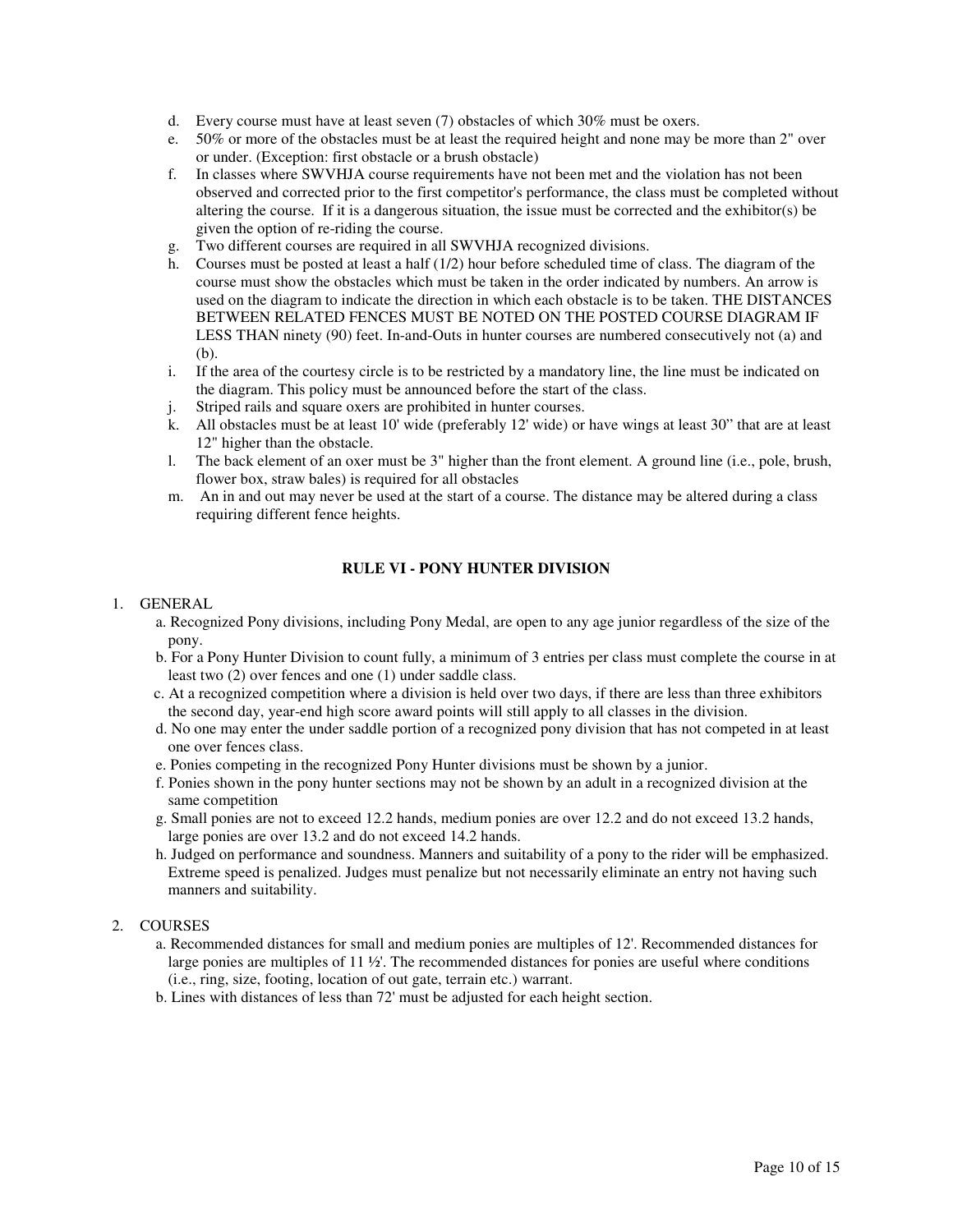c. Suggested distances are listed below:

| # of Strides | Small | Medium    | Large   |
|--------------|-------|-----------|---------|
|              | 20    | 22        | 24      |
|              | 30    | $31 - 32$ | 34      |
|              | 38-40 | 42-43     | 45-46   |
|              | 46-48 | 48-50     | 57-58   |
|              | 58-60 | 60-62     | 69-70   |
|              | 70-72 | 72-74     | 80-81   |
|              | 82-83 | 84-86     | 91-92   |
|              | 94-86 | 96-98     | 103-104 |

Note 1:

AT A USEF RECOGNIZED COMPETITION ANY PONY SHOWING IN ANY CLASS RESTRICTED BY HEIGHT, INCLUDING SWVHJA PONY HUNTER CLASSES, SCHOOLING PONY ETC., MUST SHOW A CURRENT MEASUREMENT CARD FOR THE PONY OR BE MEASURED BEFORE COMPETING IN A PONY HUNTER CLASS.

Note 2:

As the SWVHJA specifications do not align with USEF Children's Pony Hunters, Green Pony Hunters, or Pony Hunter divisions, points earned in these divisions will not accumulate towards SWVHJA year-end awards.

## **RULE VII - JUMPER DIVISION**

- 1. The jumper course should provide the exhibitor with a fair opportunity to demonstrate his horse's abilities and training. The good course should enable the capable, carefully schooled horse and the skillful rider to demonstrate their superiority. The first criterion of a good course is its suitability to the capabilities of horses which will jump it and to the conditions of the class. Height and width of jumps are not the only important factors; of equal or greater significance are the color and the construction of jumps, distances between jumps and the relation between height and width. It is therefore imperative that the course designer be a knowledgeable individual with experience in the jumper division. The Association encourages Show Managers to avail themselves of this assistance. Also the USEF will provide the pamphlet "Planning the Jumper Division" for a small fee.
- 2. Courses must consist of at least eight (8) obstacles in the first round. At least three out of the eight efforts must be spreads. Jump-off courses must consist of at least six (6) obstacles. Course charts must be posted at least a half (1/2) hour before the class and must include the time allowed in the first round and in the jump-off. The start and finish markers must be clearly marked on the course chart.
- 3. Show managers should remember that jumper classes offer great spectator appeal because of the ease of understanding the scoring system. Therefore, management is encouraged to offer jumper classes in a separate area, ring or even on a separate day.
- 4. All classes recognized by the Association shall be scored under USEF Tables I-IV. While Table II classes are perhaps the most popular, Show Managers are encouraged to offer classes scored under other tables in order to promote and enhance rider education.
- 5. When feasible, Show Management should offer prize money in jumper classes.
- 6. Championships in jumper divisions, except in the Children/Adult Amateur division, are discouraged. No champion and reserve points will be awarded toward year end high point awards.
- 7. In case of disputes, SWVHJA shall abide by the current USEF Rule Book, a copy of which should be located in the horse show office.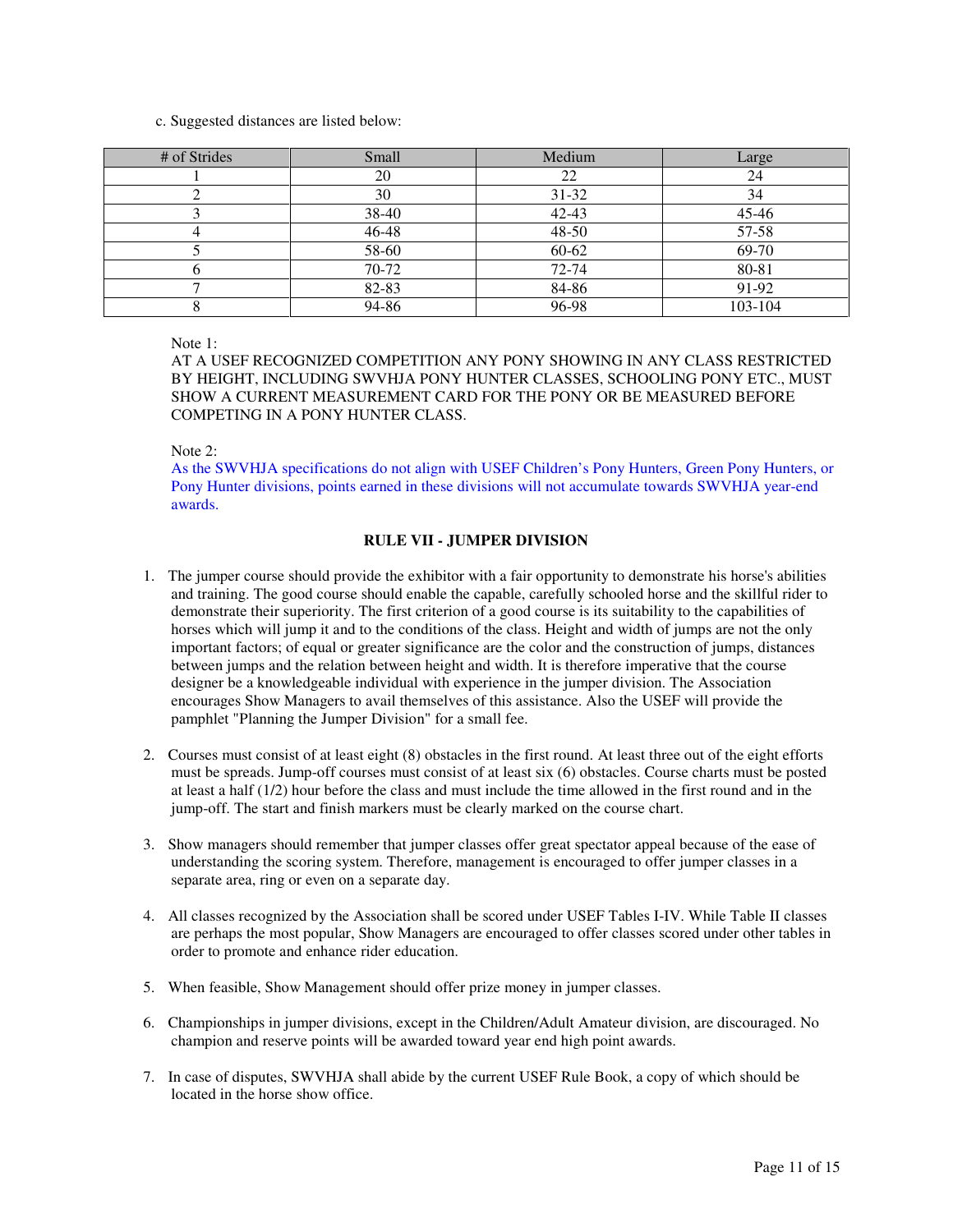- 8. For full points to be awarded in jumper classes, three (3) entries are required to complete the class.
- 9. At "A" shows, which are recognized by SWVHJA, points from any level 5 (1.15/1.20m) or above class will count towards the SWVHJA Level 5 division.
- 10. Money won in any jumper class at a SWVHJA recognized show will count towards the Show Jumper of the Year award.
- 11. Heights:

 The following fence dimensions *are approximate equivalents in metric and English units.* Spreads should be no greater than the height of the fence. Any full width square oxer may be set 5 cm (2") lower than the height indicated. Triple Bars may be up to 30 cm (12") wider than the height listed.

 $0.70$  m = Fences  $2'3''$  in height  $0.75$  m = Fences  $2'5''$  in height  $0.80$  m = Fences  $2'7''$  in height  $0.85$  m = Fences 2'9" in height  $0.90$  m = Fences  $2'11''$  in height  $0.95$  m = Fences  $3'1''$  in height  $1.00 \text{ m}$  = Fences 3'3" in height  $1.05$  m = Fences  $3'5''$  in height  $1.10 \text{ m}$  = Fences 3'7" in height  $1.15$  m = Fences 3'9" in height  $1.20 \text{ m}$  = Fences  $3'11''$  in height 1.25 m = Fences  $4'1''$  in height  $1.30 \text{ m}$  = Fences  $4'3''$  in height  $1.35$  m = Fences  $4'5''$  in height  $1.40 \text{ m}$  = Fences 4'7" in height  $1.45$  m = Fences 4'9" in height  $1.50$  m = Fences  $4'11''$  in height  $1.55$  m = Fences  $5'1''$  in height  $1.60 \text{ m}$  = Fences 5'3" in height

## **RULE VIII - EQUITATION**

## **1. EQUITATION ON THE FLAT**

- a. Riders do not have to be members of SWVHJA to compete. However, for points to count, membership must be applied for on or before the show date.
- b. Three entries are required to fill a SWVHJA Equitation on the Flat class for points to be awarded.

#### **2. MEDALS**

- a. All contestants in SWVHJA Medal classes *must* be members prior to riding in the class in order for points to count towards finals qualification. It is the sole responsibility of the competitor to ensure their membership status is up to date prior to competing. For riders who have competed in a Medal class without being a member, current dues and a fine may be assessed at the Board's discretion.
- b. SWVHJA Medal contestants may compete throughout the year. The top twenty (20) point earners (including ties), with a minimum of 10 points, will be invited to compete in the Medal Finals.
- c. In SWVHJA Medal classes four entries are required to fill the class with a minimum of three to complete the class. If either the Hunter Seat Medal or the Adult Medal does not have four entries these classes must be combined.
- d. The courses for all of the Medal classes must be posted at least one-half hour prior to the start of the class.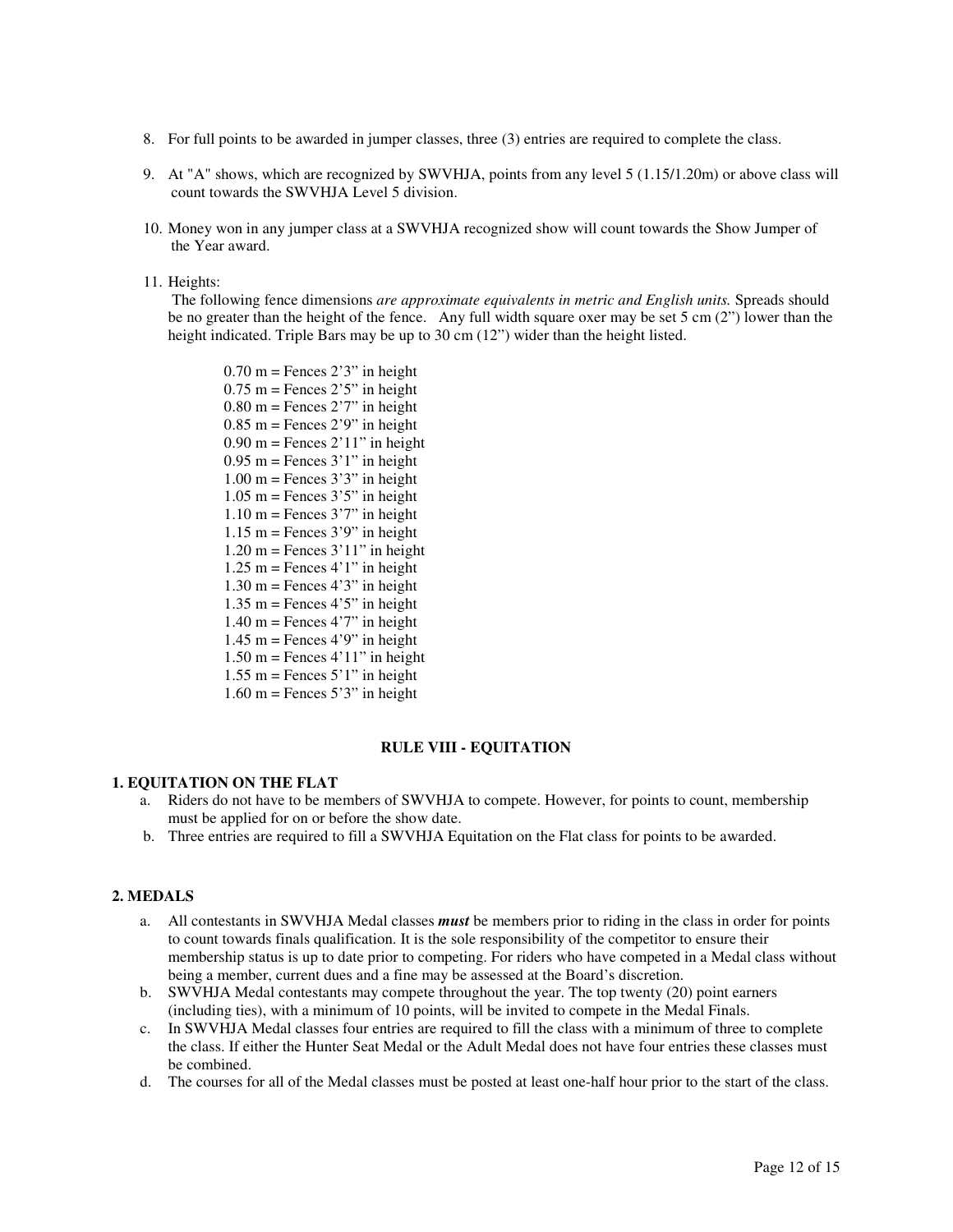- e. For all qualifying classes and for the finals in the SWVHJA Hunter Seat Medal and the SWVHJA Adult Medal divisions, the course must include two (2) changes of direction, one combination, and a minimum of three oxers.
- f. SWVHJA Medals may not be combined with any other association's Medal classes.
- g. Recognized Pony divisions, including Pony Medal, are open to any age junior regardless of the size of the pony.
- h. The SWVHJA Annual Show will not offer a final qualifying Medal classes. The last qualifying class will be at the final regular member show posted on the calendar.

### **3. Finals**

- 1. The classes held at the SWVHJA Medal Finals are as follows:
	- a. Pony Medal Finals
	- b. Hunter Seat Medal Finals
	- c. Adult Medal Finals
- 2. The courses for all of the Medal Finals classes must be posted at least one-half hour prior to the start of the class.
- 3. For the finals in the SWVHJA Hunter Seat Medal and the SWVHJA Adult Medal divisions, the course must include two (2) changes of direction, one combination, and a minimum of three oxers.
- 4. The winners of the SWVHJA Pony Medal Finals, the SWVHJA Hunter Seat Medal Finals and the SWVHJA Adult Medal Finals are eligible to compete again in the Finals after sitting out for a period of two (2) years.

### **RULE IX – YEAR END AWARDS CHAPTER I. PURPOSE**

 The Association offers annual High Score Awards in all its recognized divisions. The Association has also established two special annual awards:

#### **The Guy Burkholder Adult Sportsmanship Award:**

The Guy Burkholder Adult Sportsmanship Award is awarded annually at the Southwest Virginia Hunter/Jumper Awards Banquet in honor of Mr. Guy Burkholder, former Director of Riding at Hollins University. This is awarded to an *adult* member of SWVHJA who exemplifies sportsmanship, fairness, and comradery, qualities that are important to Mr. Burkholder. The Board nominates and votes upon candidates. Members with suggestions for nominations are encouraged to communicate their suggestions to a Board member for consideration.

#### **The Iris McNeil Junior Sportsmanship Award:**

The Iris McNeil Junior Sportsmanship Award is awarded annually at the Southwest Virginia Hunter/Jumper Awards Banquet in honor of Virginia horsewoman, Mrs. Iris McNeil. This is awarded to a *junior* member of SWVHJA who exemplifies sportsmanship as a rider and exhibitor at horse shows. The Board nominates and votes upon candidates. Members with suggestions for nominations are encouraged to communicate their suggestions to a Board member for consideration.

### **Hall of Fame:**

Additionally, the Association may from time to time choose to recognize people, horses or ponies, or other "entities" with nomination to the SWVHJA Hall of Fame. The SWVHJA Hall of Fame recognizes those who have had a significant impact on the continued development of SWVHJA or have achieved notable excellence in their area of expertise/competition. The Board nominates and votes upon candidates. Members with suggestions for nominations are encouraged to communicate their suggestions to a Board member for consideration.

### **RULE IX – YEAR END AWARDS CHAPTER II. ELIGIBILITY**

- 1. Horses must be recorded with the Association in order to be eligible for Year End Awards. Horses are recorded when a completed official application accompanied by the current recording fee is received in the SWVHJA office OR is given to the horse show secretary at a recognized competition.
- 2. The owner of a recorded horse must be a current individual member of SWVHJA to be eligible for Year End Awards.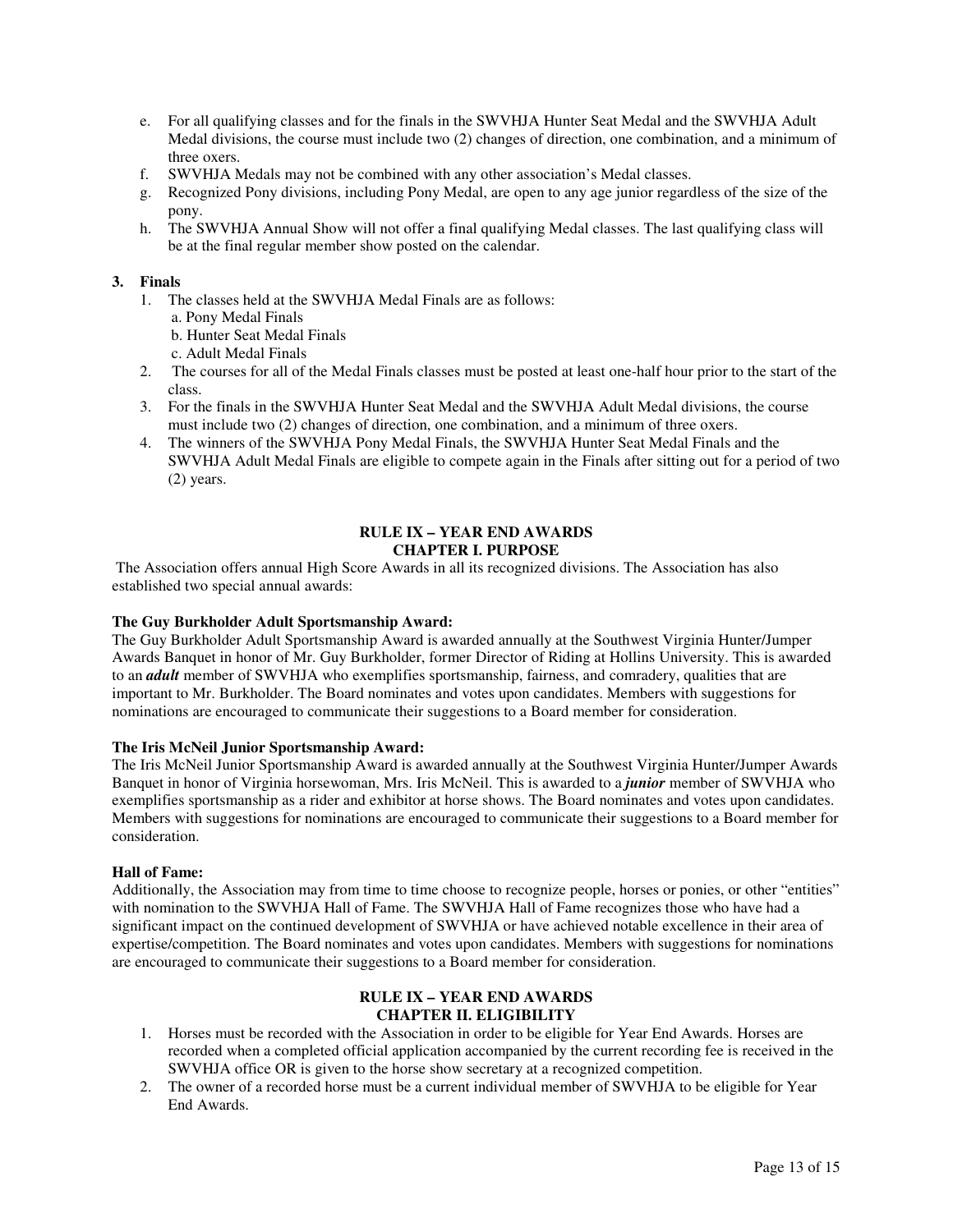- 3. Ownership of a recorded horse may be transferred during the competition year without affecting the animal's points provided proper authorization and fees are received by SWVHJA. A transfer of ownership must be submitted accompanied by the current transfer fee.
- 4. Leased horses may be shown in the name of the lessee, providing the horse is recorded, and the lessee is an individual member.
- 5. Options if you are leasing a horse:
	- a. Leave the horse recorded under the owner's name. Ensure that the owner is a current member. **Note**: horse must be shown under recorded owner's name as owner, not the lessee's name.
	- b. Transfer the horse to lessee's name.
		- **Note**: horse must be shown under lessee's name as owner. Lessee must be current member.
- 6. Horses may be shown in a farm name provided the farm has been recorded. A farm is recorded when a completed application, accompanied by the current recording fee, is received in the SWVHJA office OR is given to the horse show secretary at a recognized competition. To be eligible for Year End Awards, the listed farm owner must be a current individual member.
- 7. The recorded name of a horse may be changed by submission of an application accompanied by the current fee.

### **RULE IX – YEAR END AWARDS**

## **CHAPTER III. TERMS OF COMPETITION AND DETERMINING WINNERS**

- 1. No credit will be given for classes where judging specifications are not in accordance with SWVHJA rules.
- 2. No credit will be given in classes if less than three entries have competed. (Exception: At a recognized competition where a division is held over two days, if there are less than three exhibitors the second day, year-end high score award points will still apply to all classes in the division.)
- 3. In SWVHJA Medal classes four entries are required to fill the class with a minimum of three to complete the class for credit to be given.
- 4. In classes of three entries, when one entry is eliminated, points for that class count toward the show championship, but not the Year End Award.

#### **RULE IX – YEAR END AWARDS CHAPTER IV. POINT VALUE**

1. In Hunter, Equitation on the flat, and Jumper classes points shall be as follows at regular member shows:

| Place            | 3-10 Participants    | 11-20 Participants   | $21 +$ Participants  |
|------------------|----------------------|----------------------|----------------------|
|                  |                      |                      |                      |
|                  |                      |                      |                      |
|                  |                      |                      |                      |
|                  |                      |                      |                      |
|                  |                      |                      |                      |
|                  | 0.5                  | 0.75                 |                      |
| Champion         | 20 additional points | 30 additional points | 40 additional points |
| Reserve Champion | 14 additional points | 21 additional points | 28 additional points |

Points will be doubled in applicable USEF recognized show classes and the SWVHJA Annual show, with the exception of Medal classes, and they will not be based on the number of entries in the division. Jumper classes that meet or exceed SWVHJA specifications will count towards year-end awards. Jumper points will be doubled in applicable USEF recognized show classes.

- 2. Jumper classes that meet or exceed SWVHJA specifications will count towards year-end awards.
- 3. Classes where participation is limited to a particular geographic area will not be awarded points.

## **CHAPTER V. TABULATION OF POINTS**

 1. Scores of all recorded horses will be kept in the SWVHJA office by the Executive Secretary. Results from member competitions are forwarded to the Association office, and will be the sole basis upon which scores are figured.